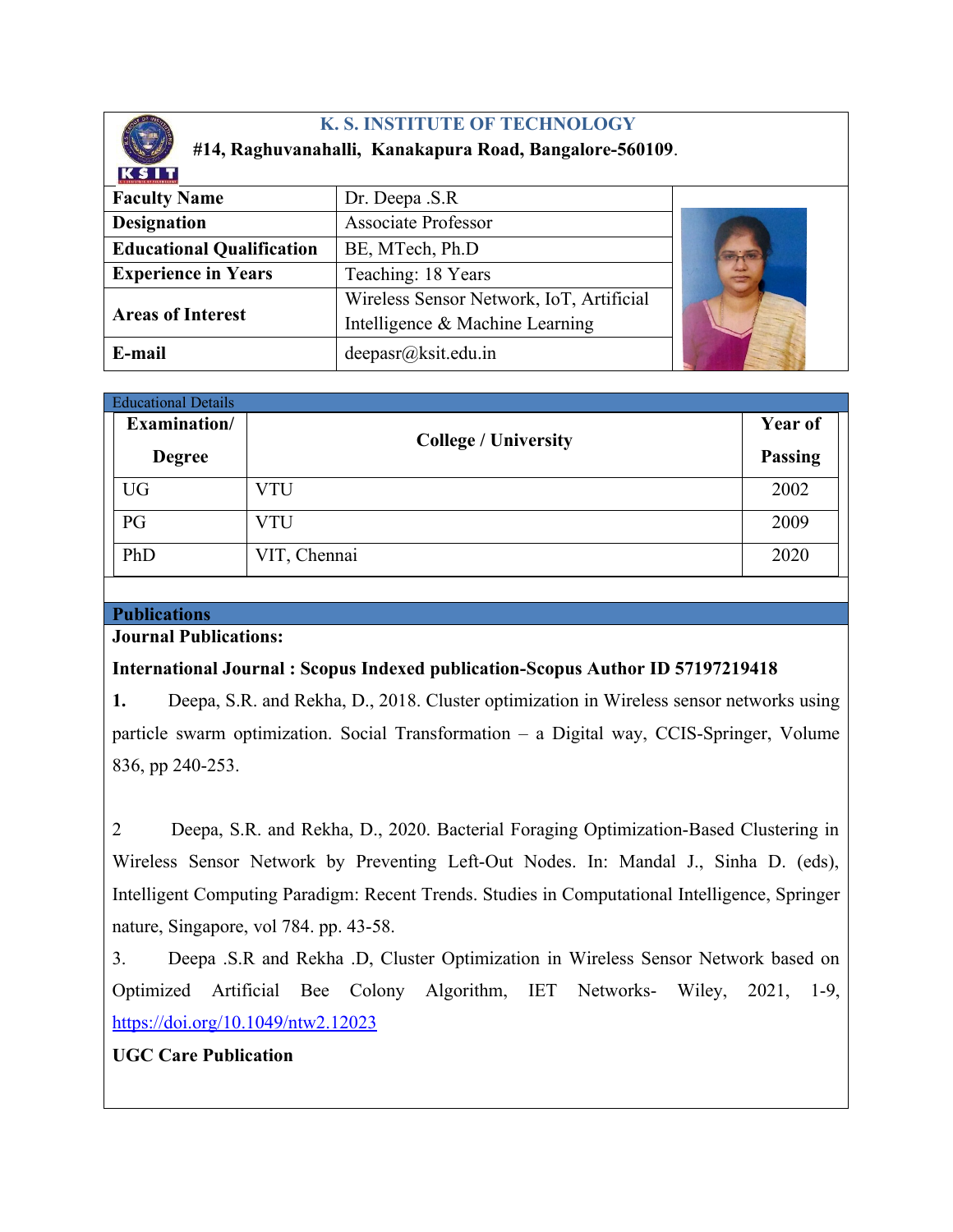4. Kavitha S, Sharanya H, Rajashree Shivakumar, Dr. Deepa S R, Detection of Fake and Clone Accounts on Twitter, International Journal Of Scientific Research In Engineering And Management (IJSREM) Volume: 05 Issue: 07 |July - 2021 ISSN: 2582-3930

5. Nithya G , Karishma A J , Nethravathi K G, Sandhya K , Deepa S R, AUTOMATIC FARMING ROBOT FOR SMART AND EFFECTIVE CULTIVATION, International Journal of Creative Research Thoughts (IJCRT)", ISSN: 2320-2882, Volume 8, Issue 2 February 2020, pp. 1000-1002

6. Nithya G , Karishma A J , Nethravathi K G, Sandhya K , Deepa S R, Automatic farming robot for smart and effective cultivation, June 2020 IJSDR, ISSN: 2455-2631 , Volume 5, Issue 6, pp.83-87.

7. Raghuram G N, Ritwik G S, Surya M, Suhil K M, Deepa S R , Autonamy Of Attendence Using Face Recognition, International Research Journal of Engineering and Technology (IRJET), e-ISSN: 2395-0056, Volume: 07 Issue: 06, June 2020, pp.2581-2584

8. Raghuram G N, Ritwik G S, Surya M, Suhil K M, Deepa S R, Autonamy Of Attendence Using Face Recognition, International Research Journal of Engineering and Technology (IRJET), e-ISSN: 2395-0056, Volume: 07 Issue: 02, Feb 2020, pp. 1234-1237.

9. Thanuja Murthy S, Sunitha K, Nikhila K, Rani S,Deepa S R, "Survey on Various Smart Parking Systems and Its Technology", International Journal of Innovations in Engineering and Science, Vol. 3, No.2, 2018, e-ISSN: 2456-3463

10. Aditya. R , Anirudh. K. R , Karthik. K. , Mahinder. P , Deepa. S. R , "An Implementation of NFC based Restaurant Table Service", IJIRCCE, ISSN(Online): 2320-9801, Vol. 5, Issue 5, May 2017, pp 10740-10747.

11. R.Abhishek , K.Goutami , K.R.Gurudath , M.Nesar and S.R.Deepa ,"School Bus Monitoring System Using Raspberry Pi", AJCST, Vol.6, No.2, July 2017, pp.1-4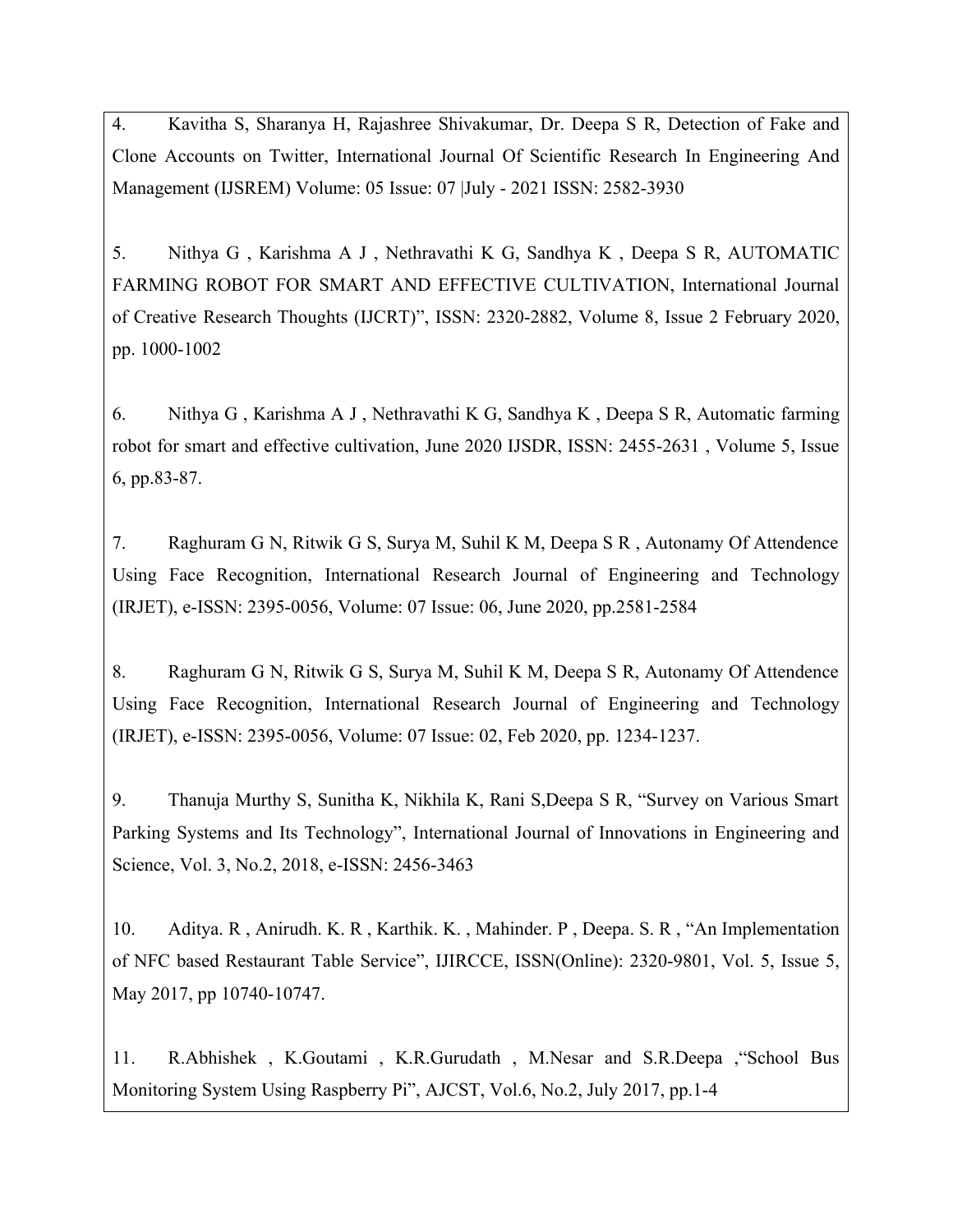12. Shailee, Pramodh B.S, Yashaswi Pratick, Deepa.S.R, QR Code Based navigation system for closed building using smart phones", IJSEAS, volume2/issue-4,pp 369-372, 2016

13. Deepa S. R. , Girija Kumari T. , Nandini S. , Shwetha Rani N. "Feature Match:A general ANNF Estimation Technique and its applications", IJIRD, Volume 5, issue 6, pp: 24-27, 2016

#### **International Conference:**

1. "Cluster formation in Wireless Sensor Networks", 52nd Annual convention of CSI on Social Transformation- Digital way , 19th January- 21st January 2018 at Kolkata.

2. "Hand Sign Communication System for Hearing Impaired" at AVS Engineering College, Salem, Tamilnadu Date:10th and 11th April 2015

3. "Design For HEVC Multimedia Streaming Over Wireless Networks Using Cross layer Design Technique" at RNSIT Date: 30th &31st DEC 2011

### **National Conference:**

1. "Gathering Data Using Mobile Nodes in Wireless Sensor Network – A Survey", NCACCT at Sai vidya Institute of Technology, 10th and 11th April 2015

2. "Weaning from mechanical ventilation using artificial neural network and genetic algorithm", National Conference on Computing, Communication and Technology (CCT-10), RVCE, Date 22nd and 23rd Jan 2010

3. "Comparative Analysis of Genetic Algorithm and gradient descent Algorithm in training Ann for Weaning Mechanical Ventilator" at New Horizon College Date: 4th NOV 2011.

4. "Opportunistic Cooperation Strategy For VANET", at Cambridge Institute of Technology 2nd & 3rd DEC 2011

5. "Near field Communication (NFC) based food ordering system" at NACoNIM-2017, K.S.I.T, 10th-11th April 2017 and won best paper award

6. "Raspberry Pi based school bus monitoring system with E-mail and SMS alert" at NACoNIM- 2017, K.S.I.T, 10th-11th April 2017

## **CSI Convention**